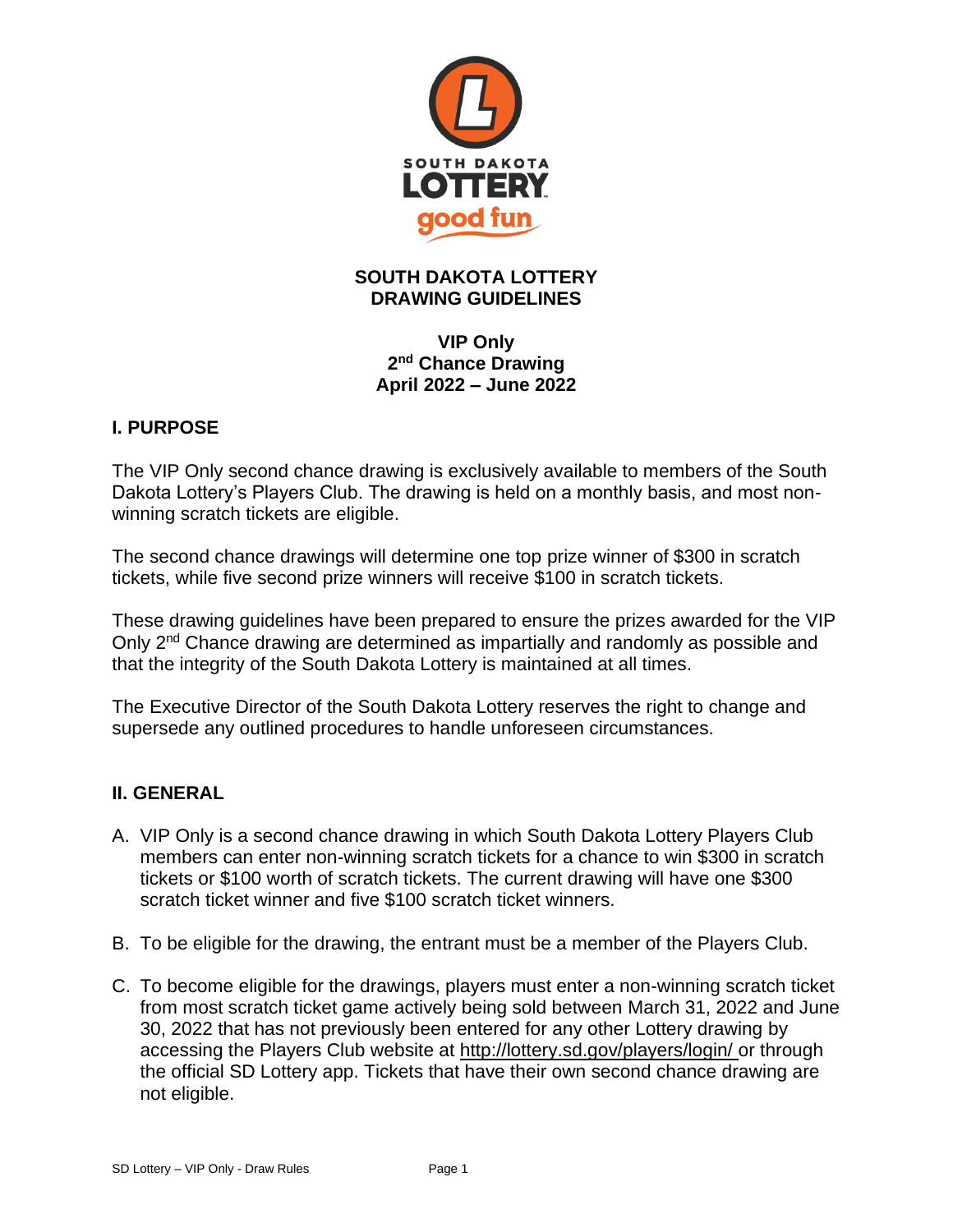

- D. Each ticket will receive the number of entries equal to its price point, for example each \$2 ticket will receive two entries and each \$3 ticket will receive three entries. Entries will be accepted until the entry cutoff time of 11:59 p.m. CST the night before the posted drawing dates as shown on the Lottery website.
- E. The winners of the VIP Only promotion drawing will be determined at a publicly held drawing at the Pierre Lottery office in accordance with SDCL Chapter 42-7A, Lottery administrative rules, and these VIP Only Drawing Guidelines. The Executive Director shall have the discretion to alter the date, time and location of the Prize Drawing. The odds of an entrant being selected as a VIP Only Drawing winner will be determined by the number of entries submitted.
- F. The VIP Only 2nd Chance draw will reset every quarter (3 months). This means that at the end of each quarter, all entries for the VIP Only  $2<sup>nd</sup>$  Chance draw will be erased, and the entries will start over for the next quarter.
- G. Six (6) Winners and ten (10) alternates will be randomly selected during the drawing. Winners will have five (5) days from the date they are notified of their win to submit their confirmation information to receive their prize. Should the winners not respond by the deadline, the prize will revert to the next alternate.
- H. Should the security and integrity of the Players Club webpage be comprised by technological intrusion or other like actions, the promotion will be suspended until such time as said security has been reinstated and verified.
- I. In the event that the South Dakota Lottery is unable to conduct the drawing, due to technological issues or other like circumstances, the Multi-State Lottery Association (MUSL) has been authorized to perform the drawing in a back-up capacity, utilizing the procedures and processes contained in these guidelines.

### **IV. ELIGIBILITY REQUIREMENTS**

- A. Entrants must be at least eighteen (18) years old to participate and win a prize.
- B. Persons may enter up to 40 tickets per day on the Players Club webpage. Each ticket may only be entered once. An attempt to submit an entry that has already been submitted will generate an error message informing the player that the entry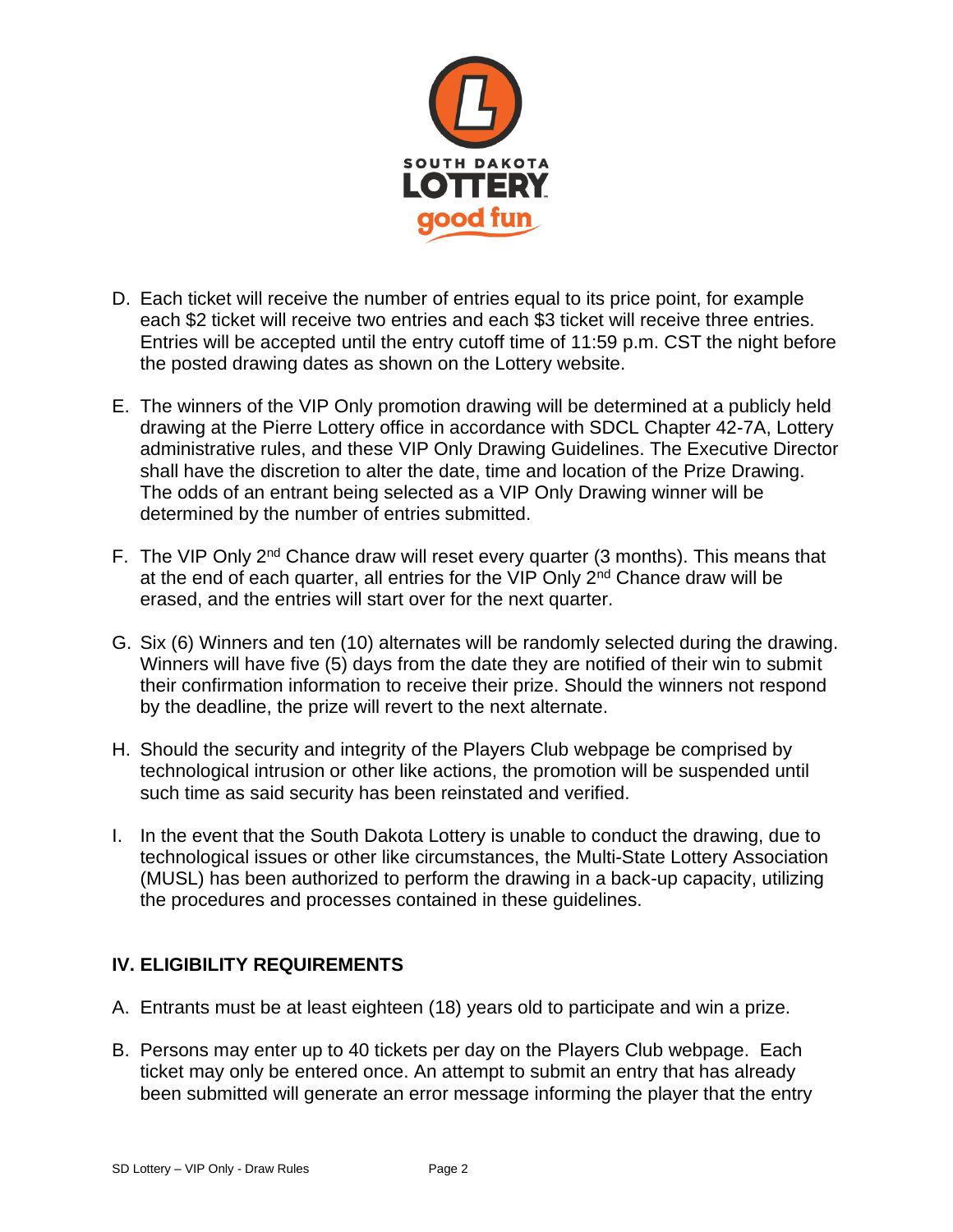

has already been submitted and may not be resubmitted. The eligibility of the winning entry shall be determined by the Lottery after the drawing through a verification process. In the unlikely event of duplicate winning entries, the Lottery shall employ investigative measures to determine by activation, sell and entry date of ticket, and other verifiable means the validity of the entries to declare a single winning entry.

- C. Participation shall be limited to persons whose eligible entries are received on the Players Club webpage by 11:59 p.m. CST the night before the posted drawing dates as shown on the Lottery website.
- D. The South Dakota Lottery will not be responsible for data entry errors from the entrants. The risk of loss for the electronic misdelivery, late delivery or failure of receipt for ticket information entered electronically in the promotion remains with the entrant, regardless of the cause of transmission failure.
- E. Entries are ineligible if:
	- 1. The Lottery is unable to determine the owner of the entry.
	- 2. Is received after the ending entry date.
	- 3. Any ticket is shown to be of stolen status, unissued, counterfeit in whole or in part, mis-registered, defective, printed or produced in error, multiple printed, or fails any of the Lottery's confidential validation tests.
	- 4. If the entry/account does not have a valid mailing address.

### **V. METHOD OF PROCESSING ENTRIES**

- A. All entries must be received through the Players Club website at <http://lottery.sd.gov/players/login/> or the Official SD Lottery app. Once an entry has been successfully submitted into a 2<sup>nd</sup> Chance promotion, it is no longer eligible to be entered into any other 2<sup>nd</sup> Chance promotion.
- B. Entries received via internet will be secured in a database maintained by BIT (Bureau of Information and Telecommunications) and Lottery personnel for the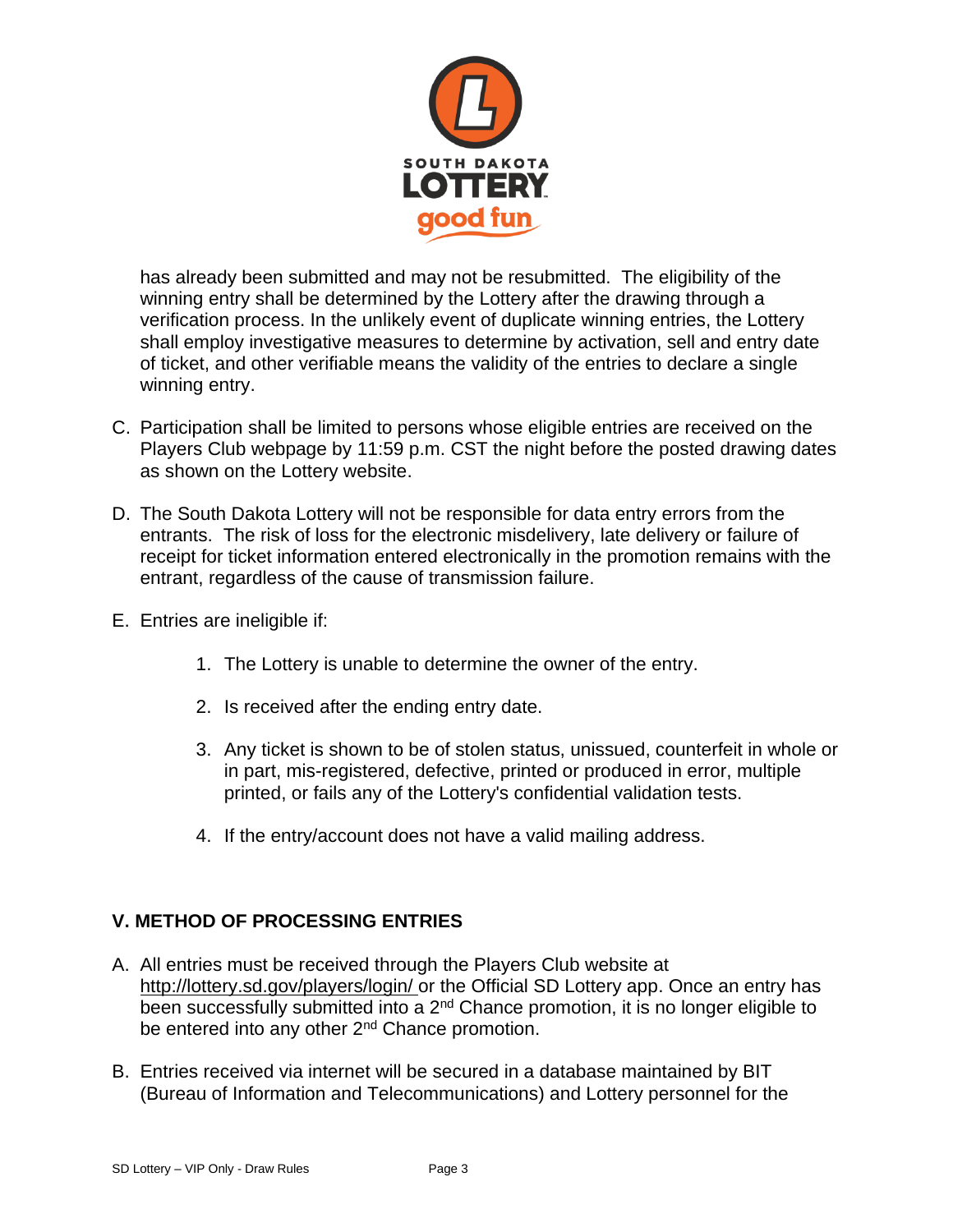

purpose of conducting the drawing or obtaining information necessary to assist drawing entrants. BIT provides a number of internal security measures to ensure that online entries are secure. Data collected in the course of the promotion is stored on secure servers within a guarded limited access hosting facility and access to data is protected by a variety of security products. The Director of Security for the South Dakota Lottery has been made aware of these security procedures and has deemed them acceptable for the purposes of this drawing.

- C. Internet entries are processed 24 hours a day, seven days a week, from the date and time the promotion begins until the final deadline of the final drawing for which entries are eligible to be submitted. Each entry record contains a date stamp to indicate when it was submitted by the entrant.
- D. Each internet entry will be validated by Lottery Security, if selected.
- E. All internet-generated entries are retained in the entry database for the duration of the promotion, regardless of whether or not they are selected in the drawing, to ensure that any entry cannot be submitted more than one time during the course of the promotion.

### **IV. Eligible Games**

- A. Non-winning scratch tickets eligible for entry include:
- **\$30,000 Payday**
- **\$50, \$100, or \$500**
- **100X Wild**
- **100X the Cash**
- **10X the Cash**
- **20X Wild**
- **20X the Cash**
- **50X Wild**
- **50X the Cash**
- **5X the Cash**
- **Aces & 8s**
- **Bingo Night**
- **Black Ice**
- **Blazing Hot 7s**
- **Black Pearls**
- **Cash Bonus**
- **Ca\$shword Doubler**
- **Cold Hard Cash**
- **Double Deuces**
- **Double Your Money**
- **Fat Wallet**
- **Fatter Wallet**
- **Fattest Wallet**
- **Flamingo Bingo**
- **Full Wallet**
- **Give Me 5**
- **HIT \$500**
- **Holiday Multiplier**